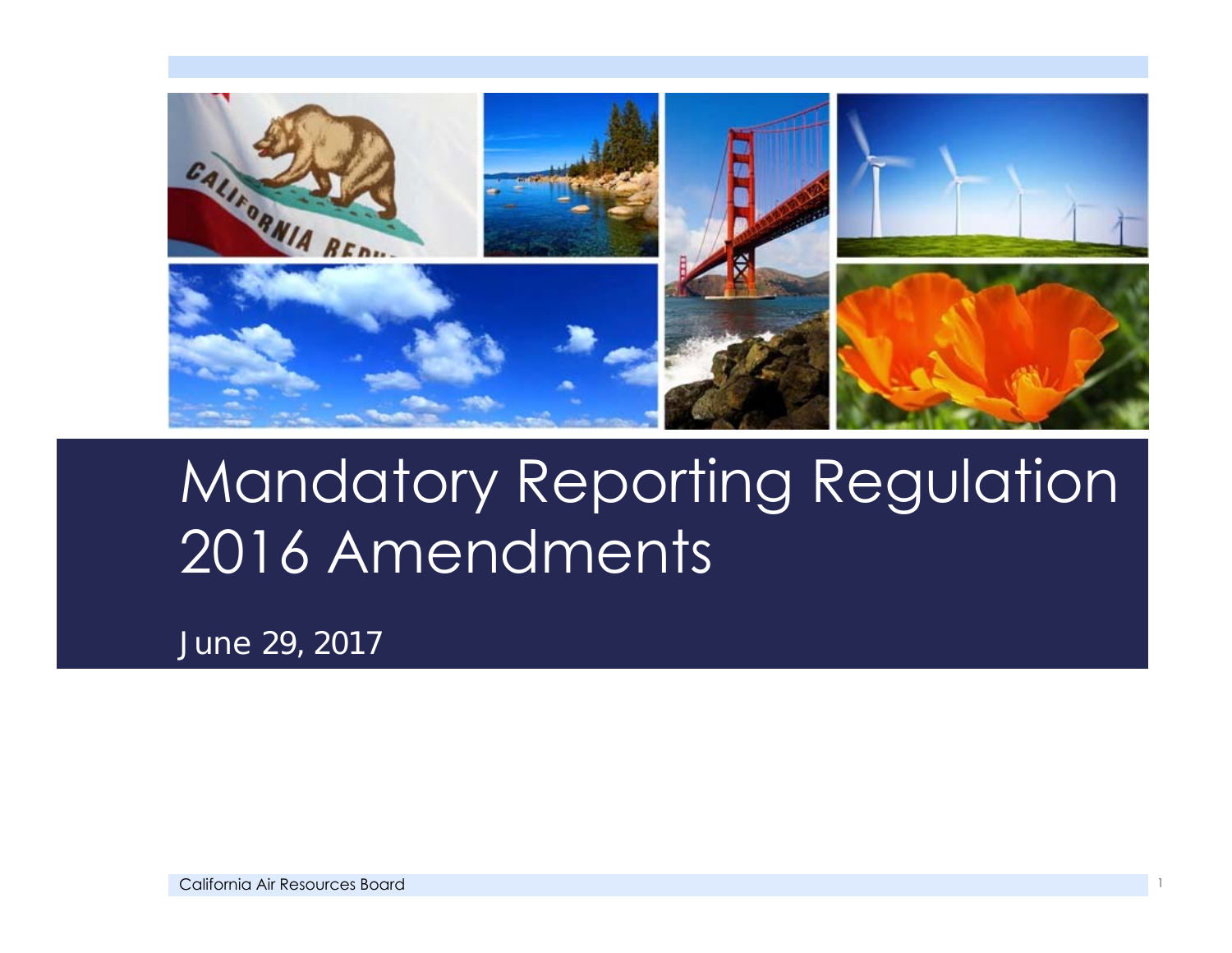## Presentation Outline

#### **Overview**

- **H** Mandatory Reporting Program Background
- о Proposed Amendments to the Mandatory Reporting Regulation
- **Next Steps**
- $\blacksquare$  Staff Recommendation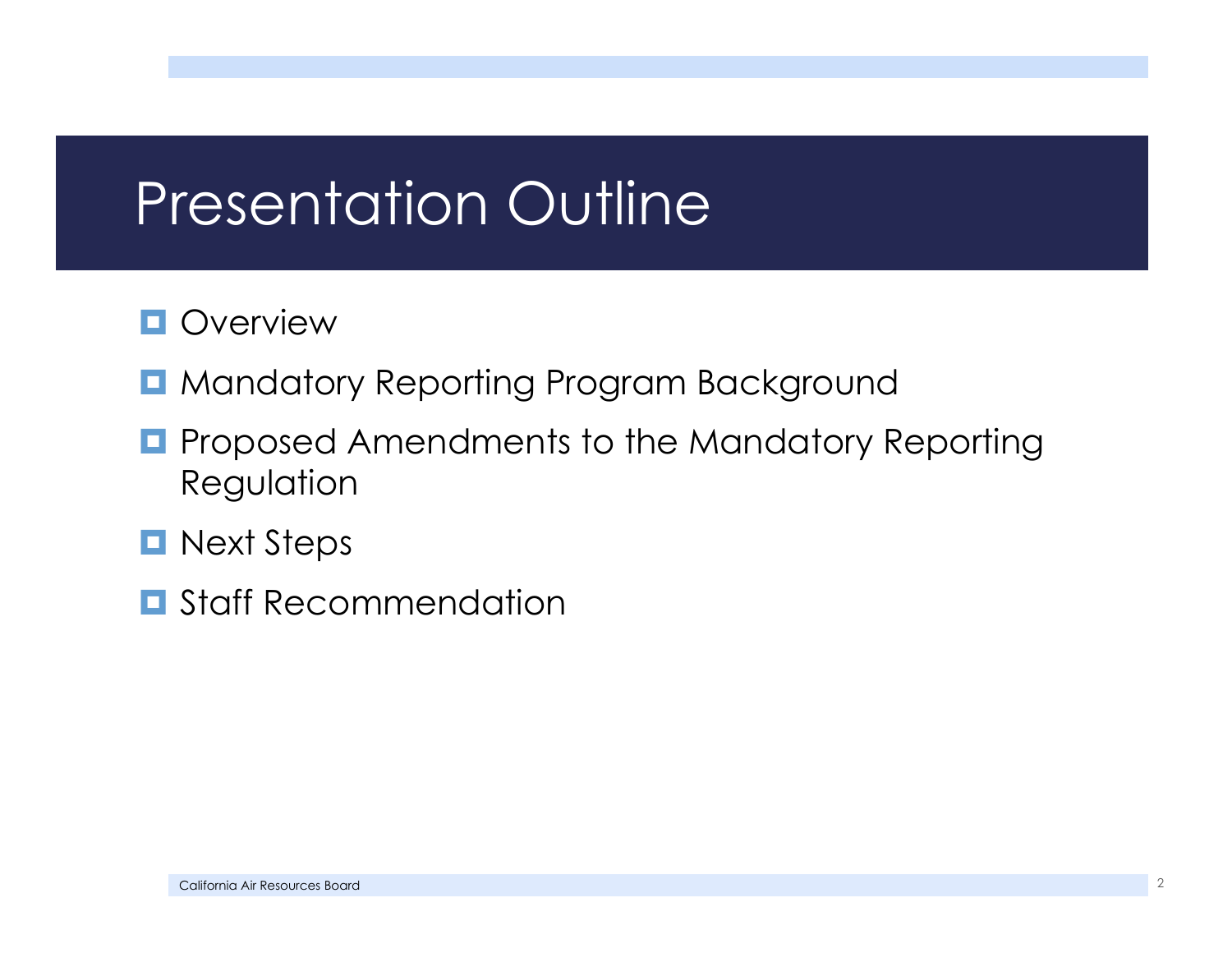## **Overview**

- **First of three interrelated items presented to the Board** (second two items are scheduled for next month's public hearing):
	- **Q** Mandatory Reporting Regulation (MRR)
	- **Q** Cap-and-Trade Regulation, and
	- **Q** California's draft compliance plan for the federal Clean Power Plan (CPP) rule
- $\blacksquare$  This is the second board hearing on the proposed amendments to MRR; the first hearing was in September 2016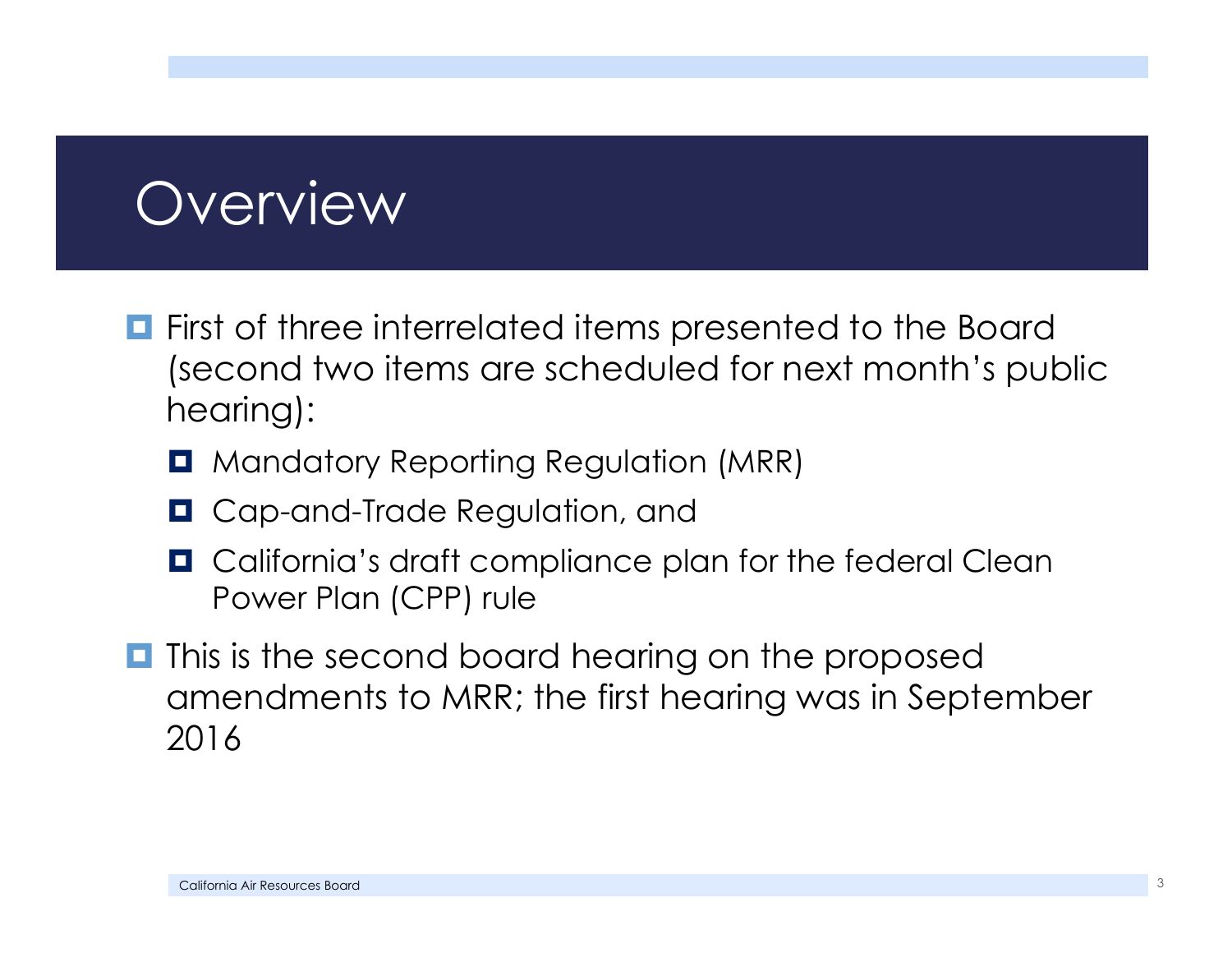## Mandatory Reporting Program

- **D** MRR requires California's largest emitters to annually report and verify greenhouse gases (GHG) and product data for previous calendar year
- **E** Approximately 800 reporting entities
	- $\blacksquare$  Facilities with  $\geq$  10,000 MT CO<sub>2</sub>e emissions
	- $\blacksquare$  All Electricity Importers and Retail Providers
	- **E** Fuel and Natural Gas Suppliers
- **Regulation includes requirements for independent third**party verification of reported data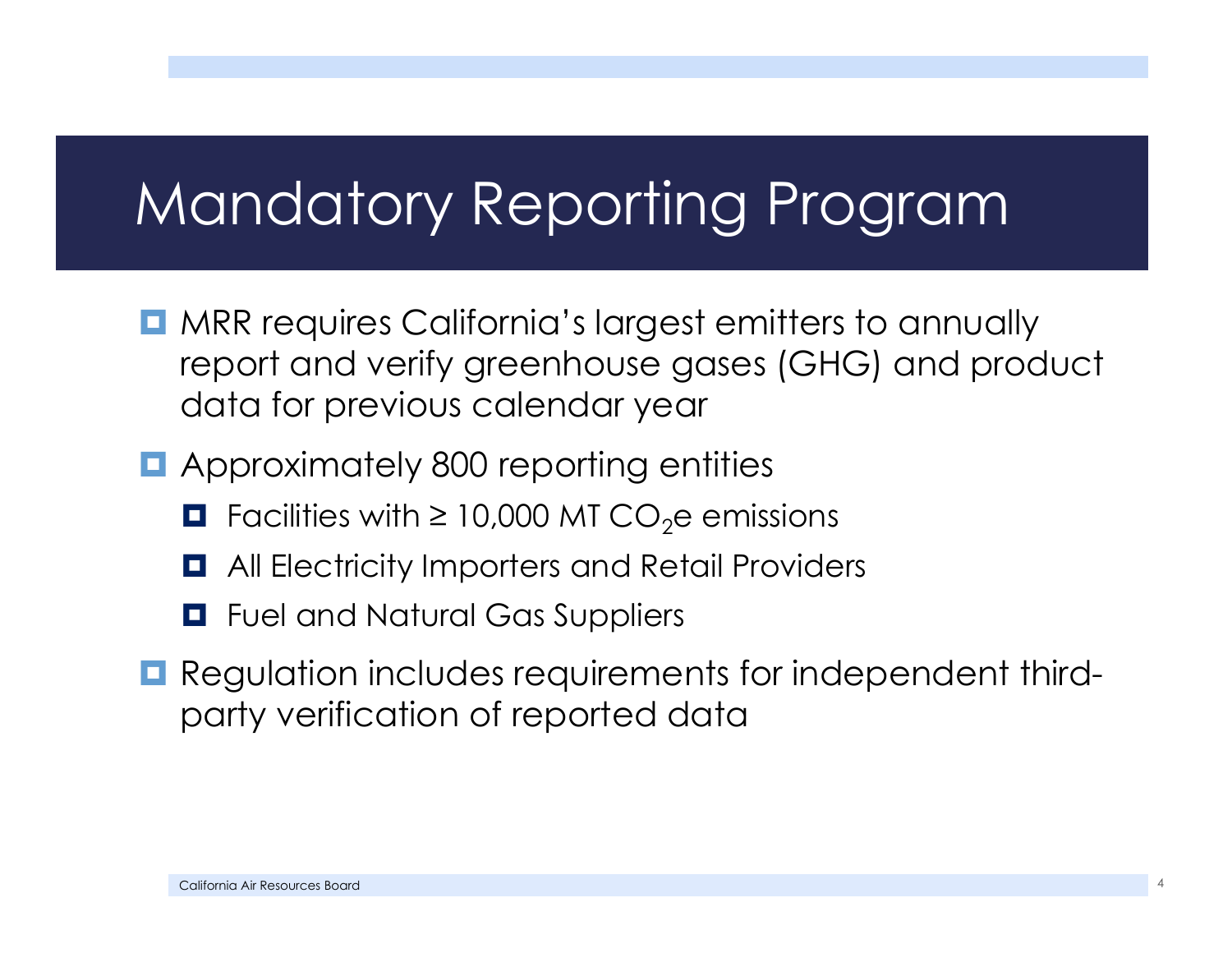## Proposed Amendments

- **T** Technical adjustments for purposes of:
	- о Clarifying and improving quantification of GHGs
	- $\blacksquare$ Aligning with revisions to Cap-and-Trade Regulation
	- $\blacksquare$ Preparing for future U.S. EPA CPP reporting requirements
- **I** Includes updates for petroleum and natural gas systems, fuel suppliers, and Electric Power Entity (EPEs)
- **I** Includes change to the deadline for completing verification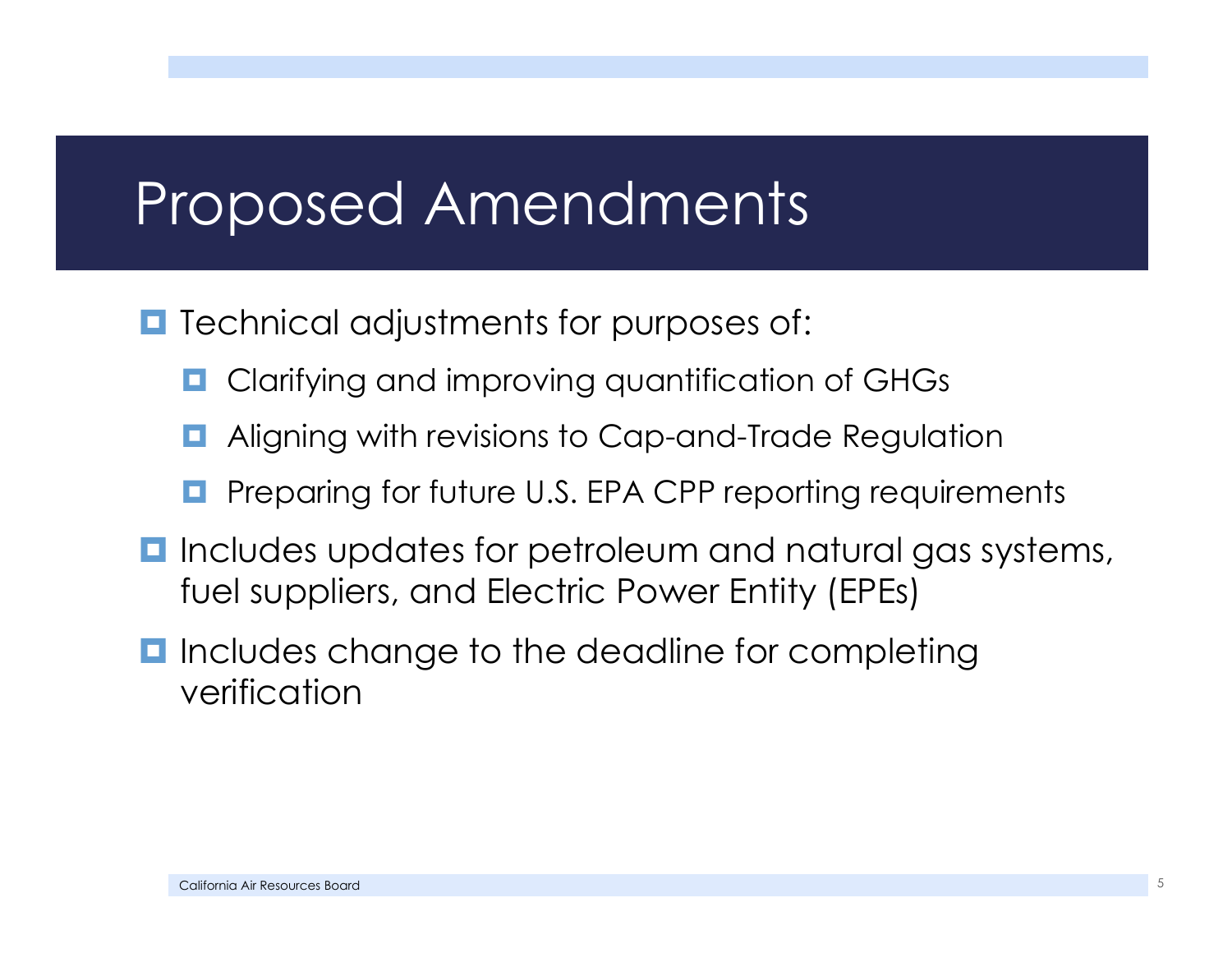## General Updates

- **Q** Update global warming potential values to the IPCC 4<sup>th</sup> assessment report
	- **B** Beginning with 2021 data
- $\Box$ Clarify reporting and verification cessation provisions
- **Q** Clarify and modify applicability for certain sectors
	- $\Box$  Oil and Gas Producers
	- $\blacksquare$  Importers of LPG and LNG
- Most amendments will affect 2018 data reported in 2019
	- $\blacksquare$  Product data, verification timing, and Energy Imbalance Market (EIM) changes take effect for 2017 data



Clean Power Plan provisions take effect for 2021 data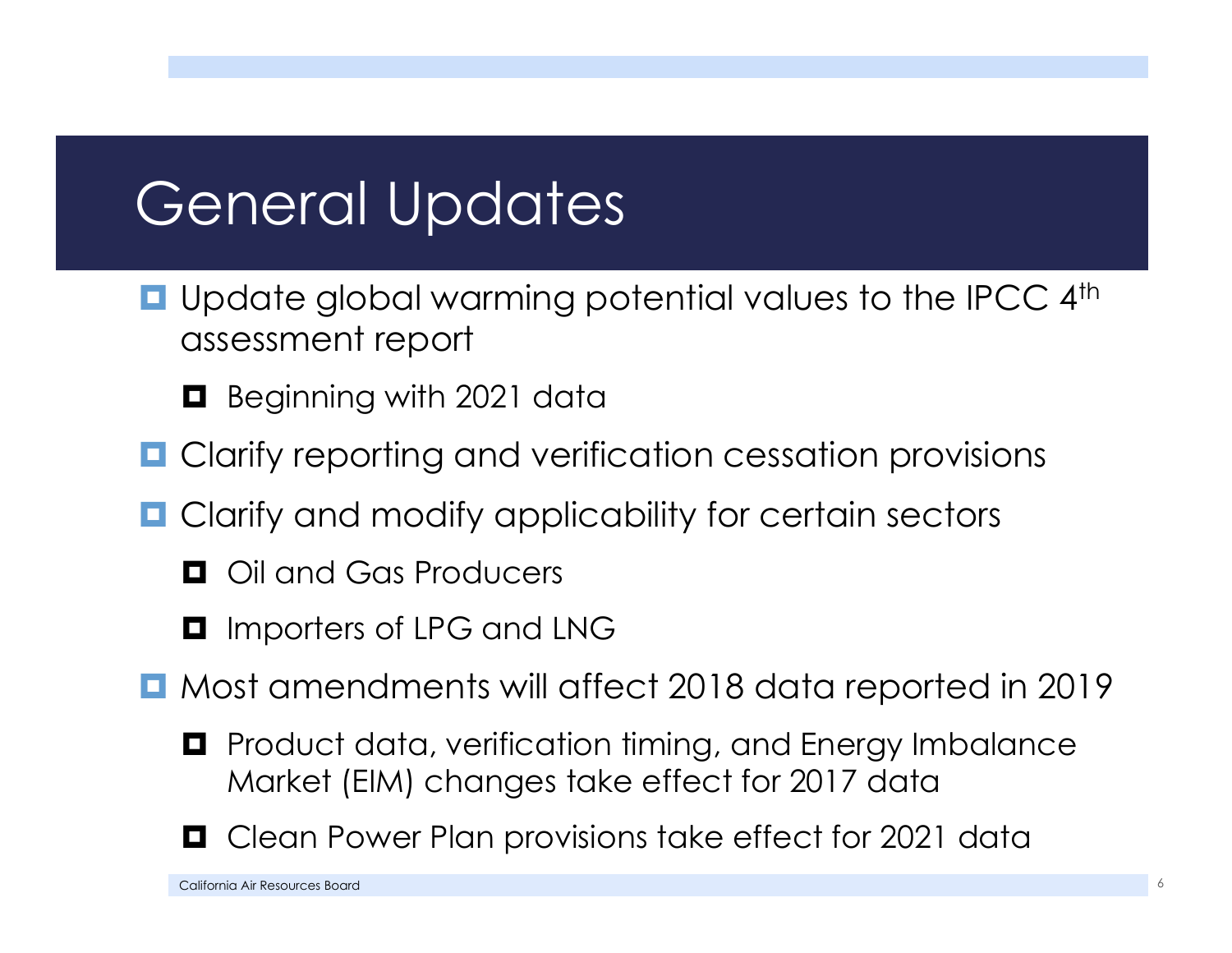# Align with Cap-and-Trade

- **Q** Update reporting and verification requirements to support the Cap-and-Trade Program
	- $\blacksquare$  Clarify requirements for calculation of compliance obligations
- **Q** Update definitions to harmonize with Cap-and-Trade Regulation
- **Q** Clarify and add product data reporting to support allowance allocation
	- **Q** Clarify Complexity Weighted Barrel (CWB) throughput and hydrogen production data reporting
	- $\blacksquare$  Consolidate other product data reporting for refineries
	- $\blacksquare$  Clarify requirements for several sectors including milk production, tomato products, poultry, and others

California Air Resources Boarddiscussion and the contract of the contract of the contract of the contract of the contract of the contract of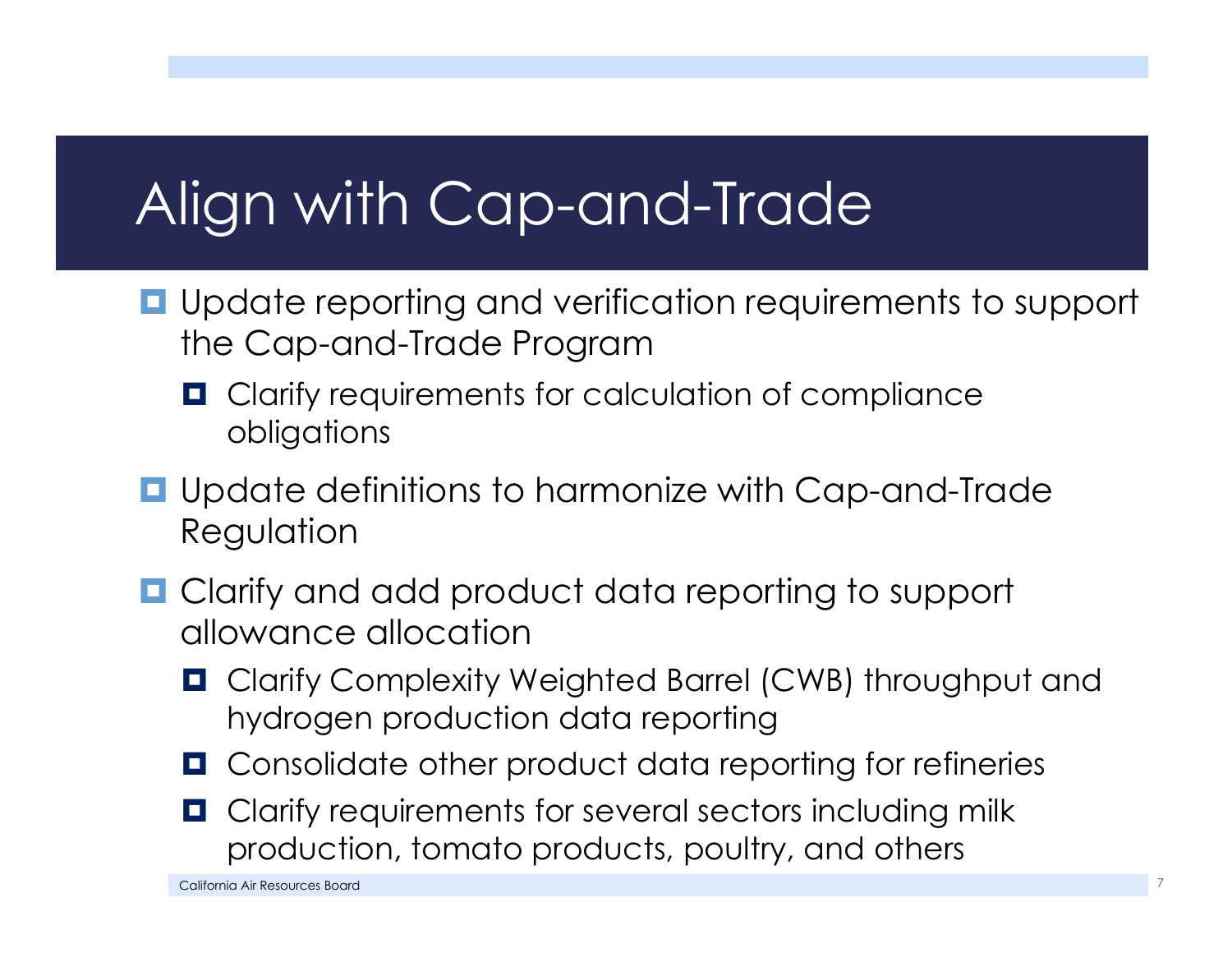## Petroleum and Natural Gas Systems

- **Q** Clarify calculation of GHG emissions
	- $\blacksquare$  Convert volumetric data to reflect standard conditions
	- **Q** Allow use of a default value for the fraction of gas combusted
- $\blacksquare$  Incorporate a revised Flash Test procedure
- $\blacksquare$  Clarify reporting for sorbent emissions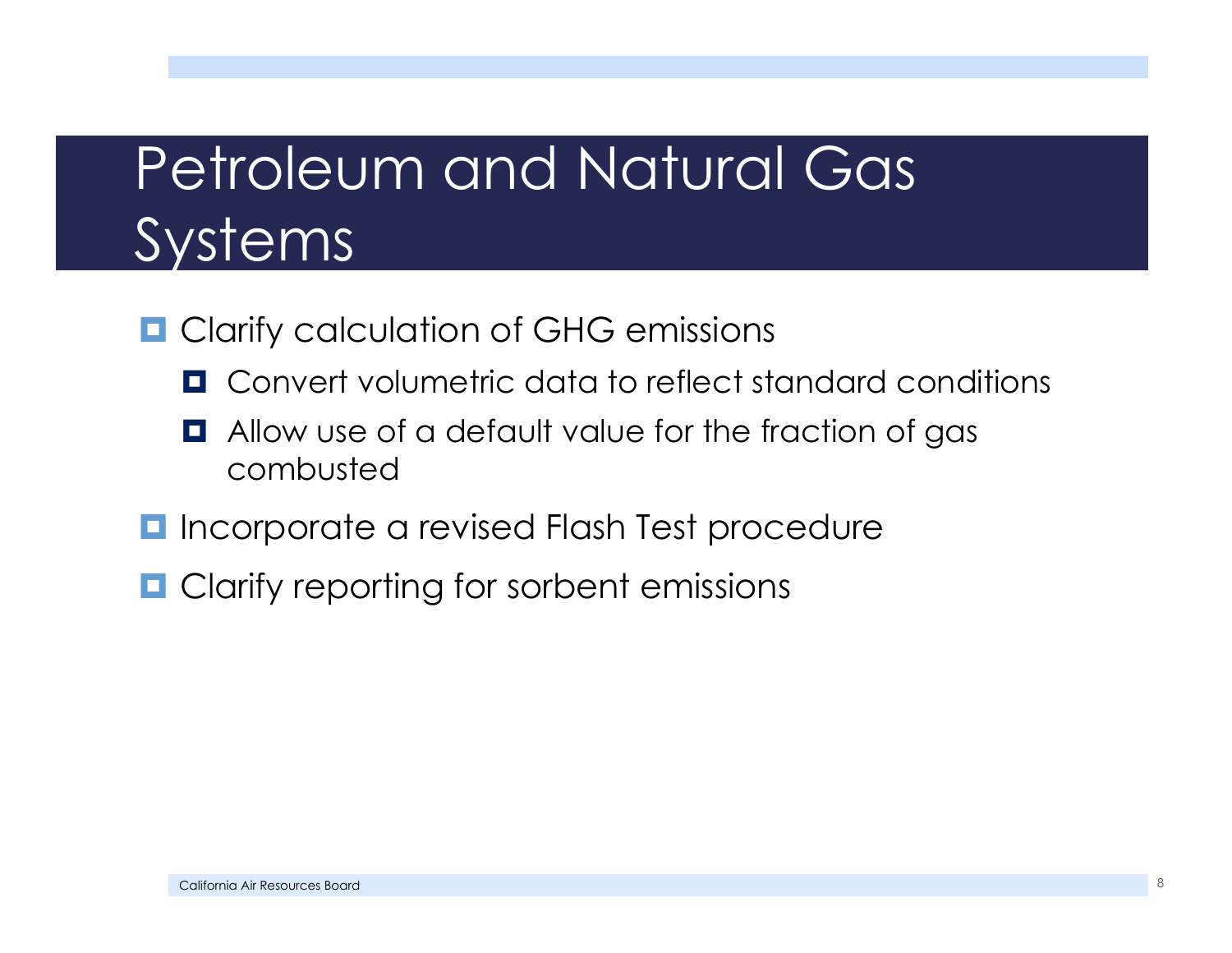# Fuel Suppliers

- $\blacksquare$  Require importers rather than consignees to report emissions from imported LPG and LNG
- $\blacksquare$  Address potential double counting of fuel volumes
- $\Box$  Require reporting of fuel volume that is excluded from emissions reporting
- **O** Clarify definition and requirements for intrastate pipeline suppliers
- **Q** Clarify reporting for in-State producers of LNG and CNG
- **E** Allow biomethane to be reported by utilities that transport biomethane to non Cap-and-Trade customers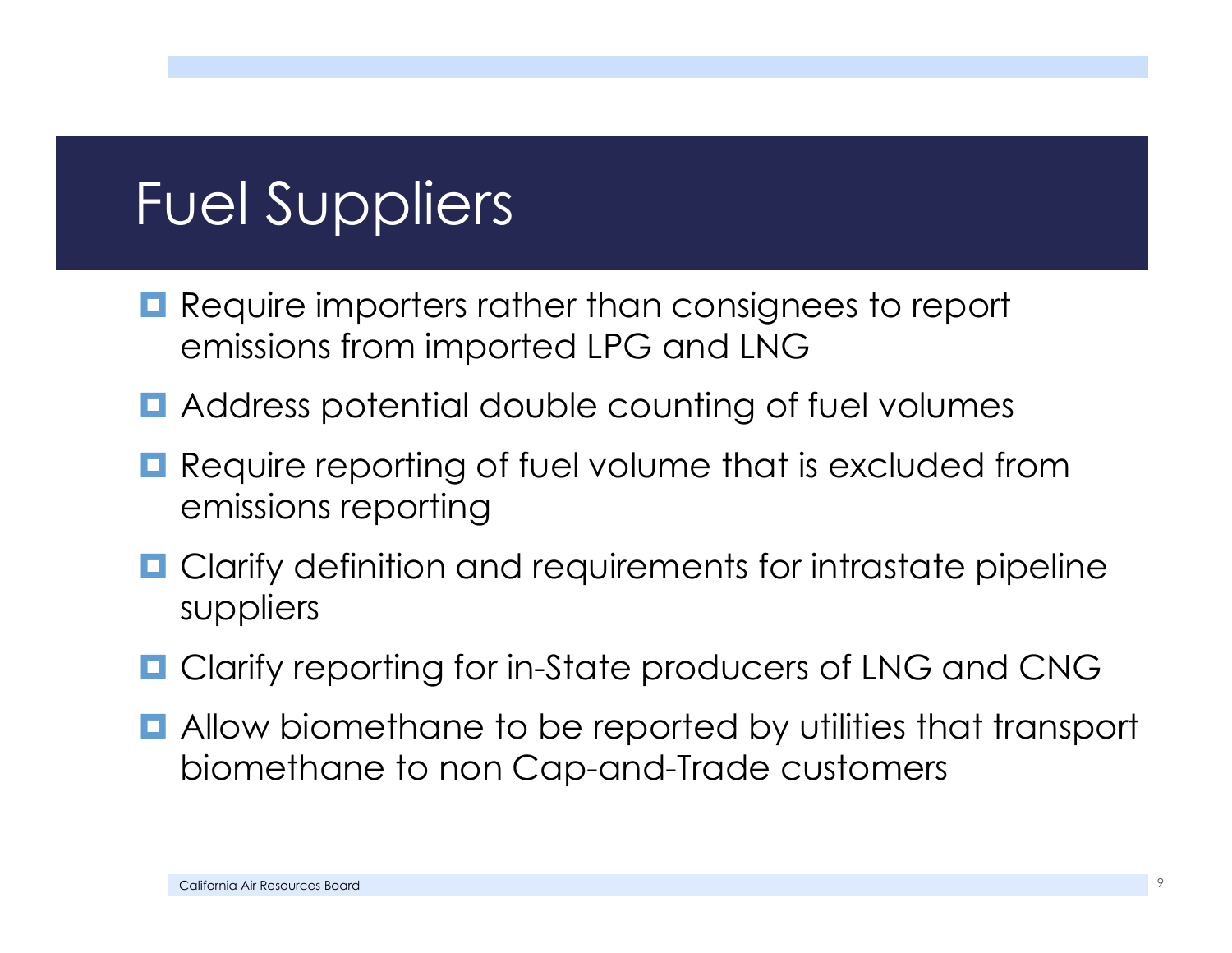# Clean Power Plan (CPP) Integration

- **P** Proposed changes to implement the reporting requirements under the U.S. EPA CPP
	- O Effective for 2021 data, contingent on U.S. EPA Approval and Implementation
- **E** Electric generating units (EGU) must report hourly Watt meter data, as well as thermal and mechanical output (already reported to U.S. EPA)
- **E** EGU-level reporting required, no change expected for most reporters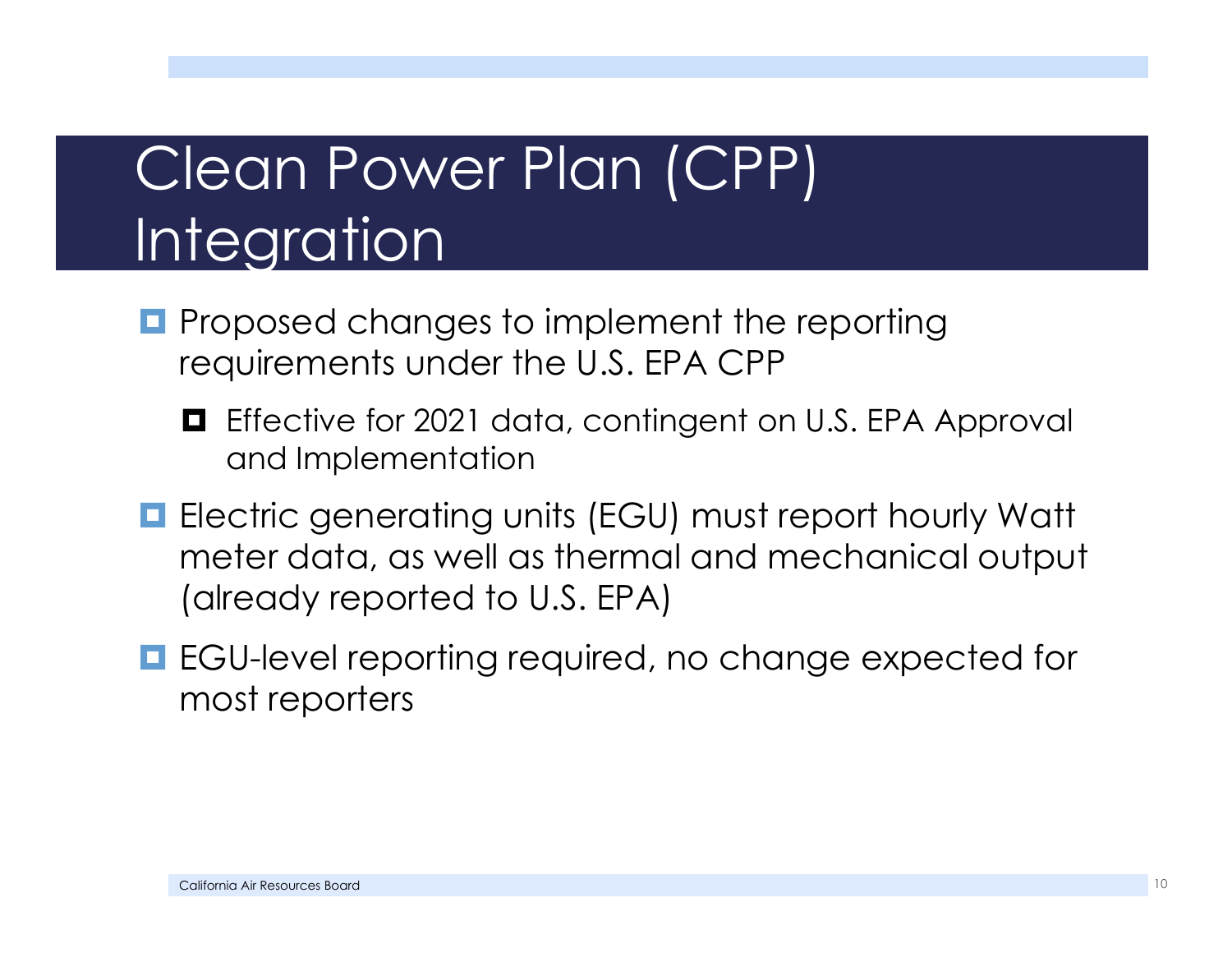## Electric Power Entities

- $\blacksquare$  Clarify reporting requirements for specified source imports to ensure accurate emissions accounting
- **B** Based on stakeholder comments on the original proposal, staff reinstated some exemptions to the "lesser of" analysis
- **Remove provisions associated with the qualified export** (QE) adjustment to align with Cap-and-Trade
- **Q** Clarify requirements for reporting sales into the CAISO markets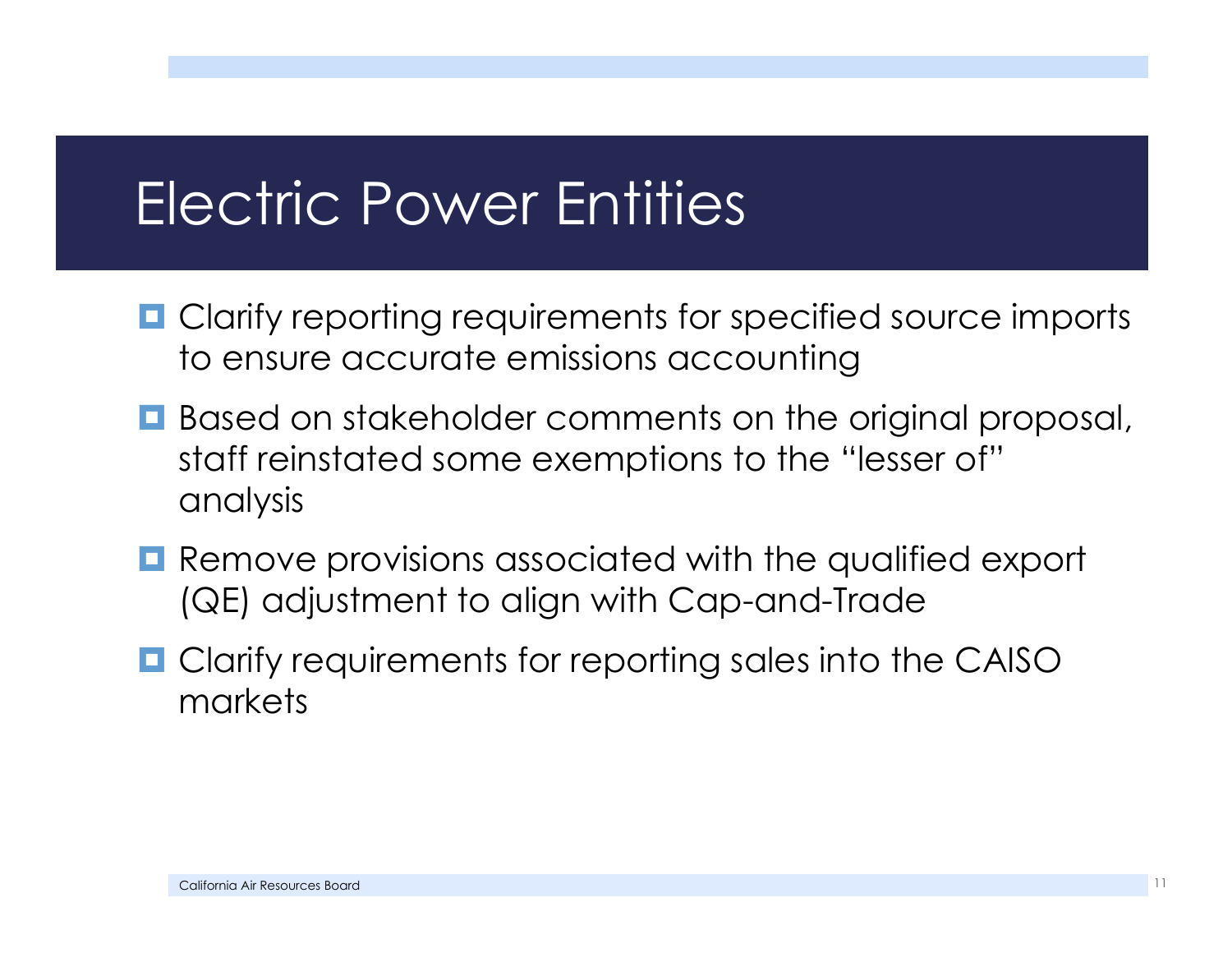## Energy Imbalance Market

- **Pe** Proposal to ensure full accounting of imported electricity emissions from transfers within the EIM
	- $\blacksquare$  ARB will quantify EIM emissions not accounted for by the current EIM model and retire unsold allowances to account for emissions leakage
	- **P** Proposal is a "bridge" solution until CAISO implements changes to the current EIM deeming methodology
	- $\blacksquare$  Staff will continue to engage with CAISO and stakeholders in developing appropriate updates to EIM that are needed to support California's climate policies and regulations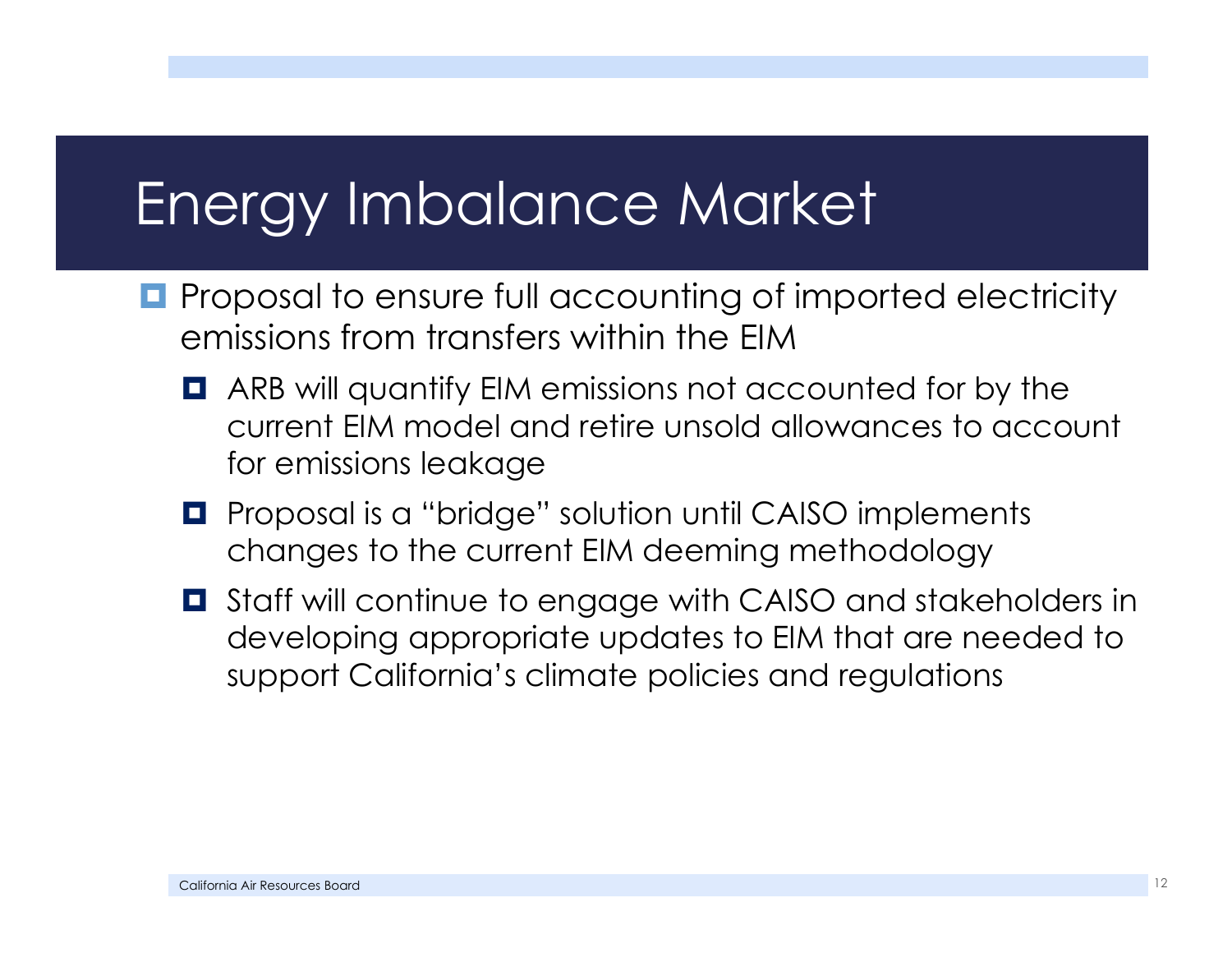# Change in Verification Deadline

- **P** Propose to move verification deadline from September 1 to August 10
	- **I** In the 45-day package, staff originally proposed an August 1 verification deadline
	- In response to direction from the Board, staff subsequently shifted proposed deadline forward to the 10th
- **Q** Change supports Cap-and-Trade implementation by allowing more time for staff to work with reporters to ensure data accuracy prior to allocating allowances and assigning compliance obligations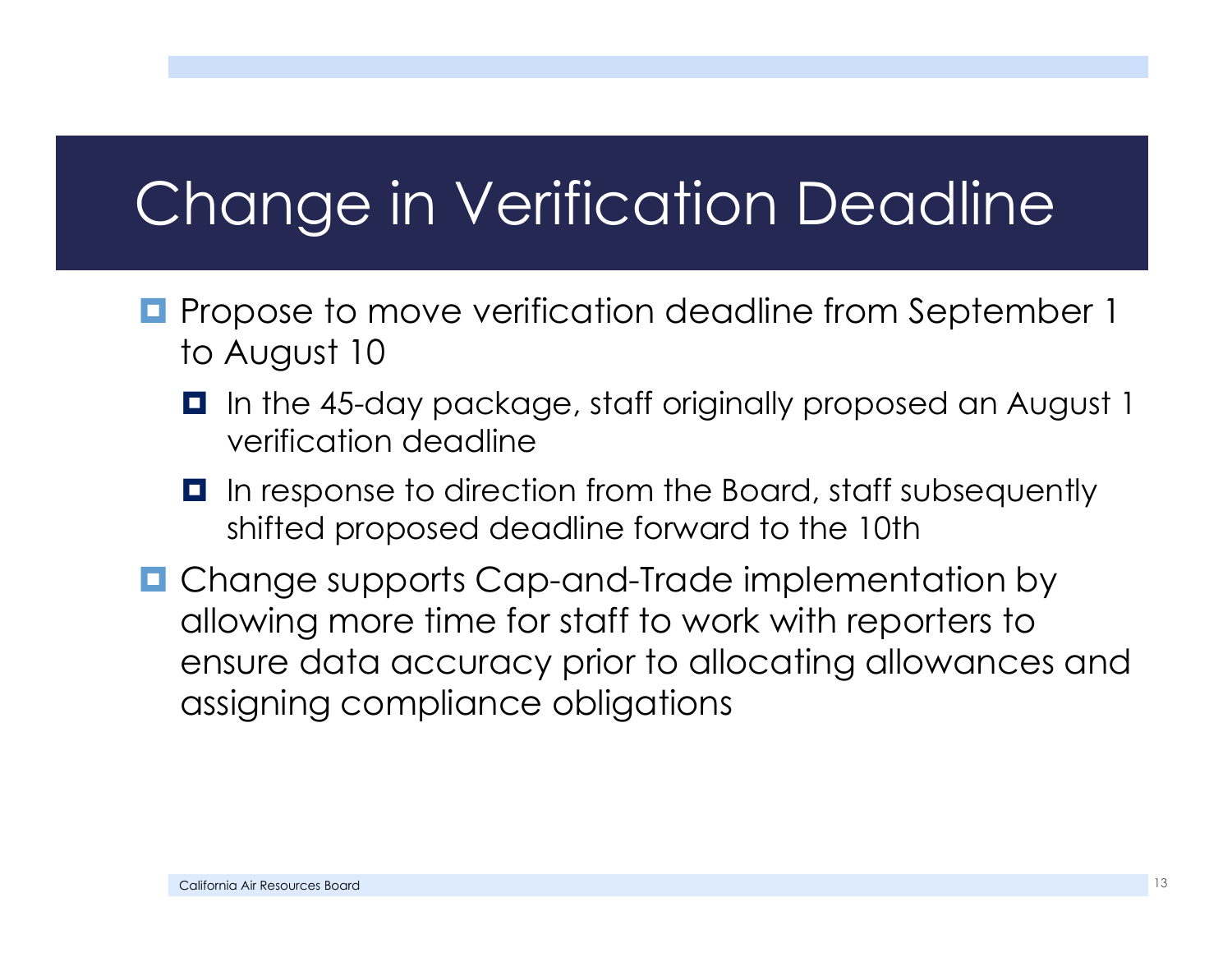## Other Verification Modifications

- **E** Adjust timing requirements for ARB review of submitted documentation and verifier and reporter to submit requested data
	- **O** Original proposal modified to provide verifiers additional time and flexibility to respond to ARB documentation requests
- $\blacksquare$  Modify the accreditation requirements to streamline the process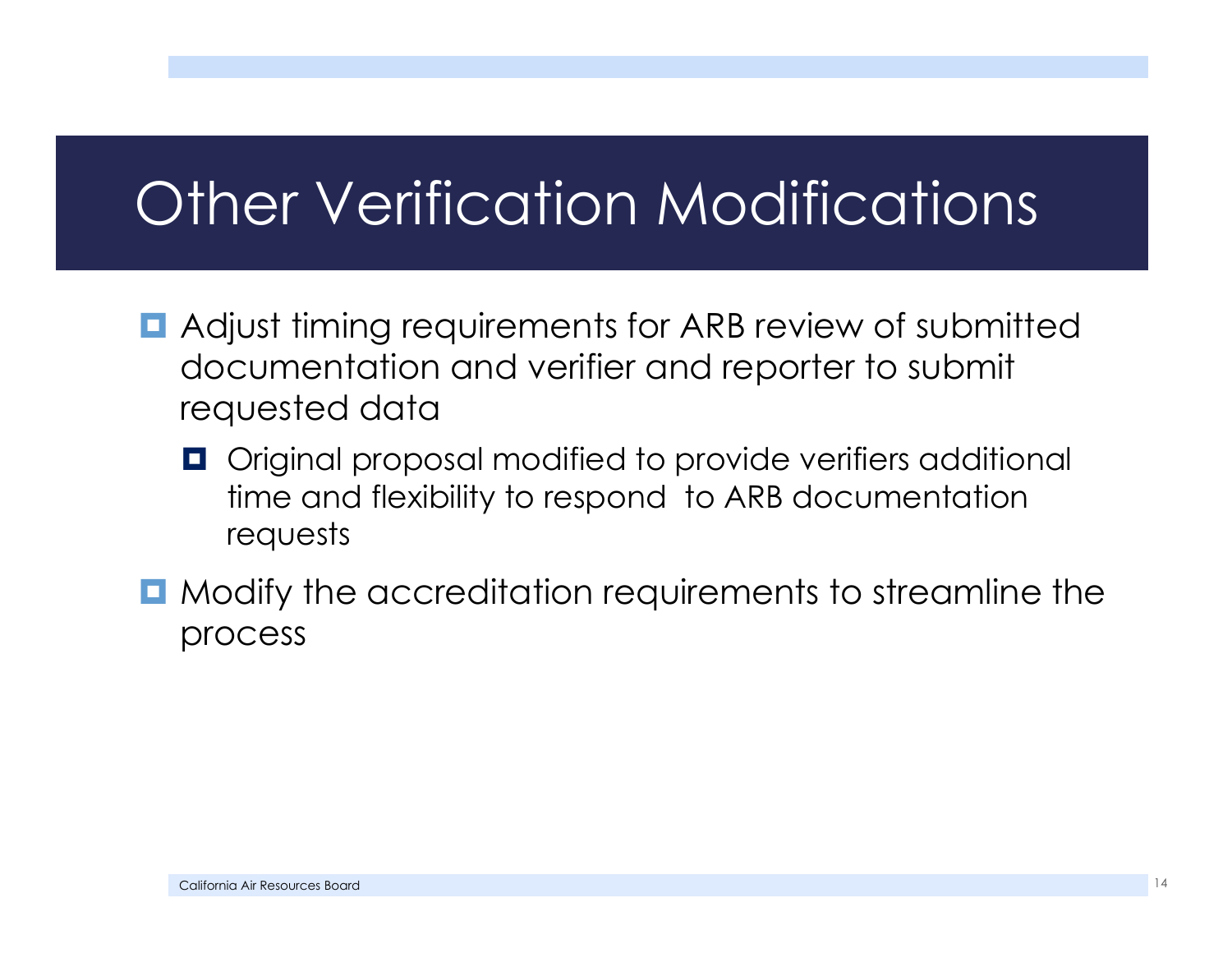## Next Steps

- $\blacksquare$  If the amendments are adopted, they will become effective January 2, 2018
- **D** MRR will be updated as final EIM solution to CAISO EIM is implemented and in support of Cap-and-Trade and other programs